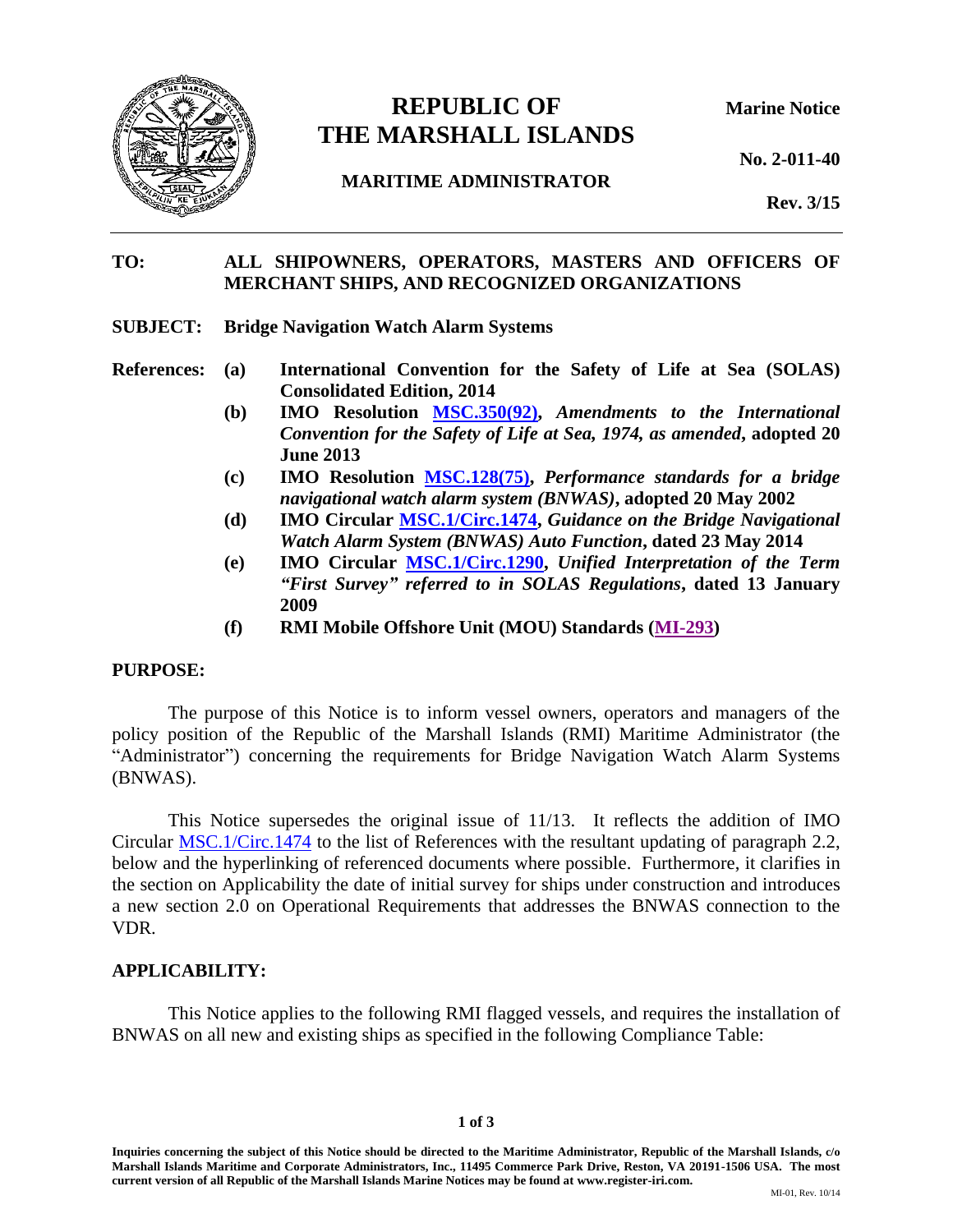| Ship type $1$                                                                                             | <b>Gross tonnage</b>                        | New ships<br>(construction - keel)<br>laying date)<br><b>SOLAS Chapter V.</b><br>Reg. 19.2.2.3.1 | Existing ships (not new ships)                                                                                                       |                                                                        |
|-----------------------------------------------------------------------------------------------------------|---------------------------------------------|--------------------------------------------------------------------------------------------------|--------------------------------------------------------------------------------------------------------------------------------------|------------------------------------------------------------------------|
|                                                                                                           |                                             |                                                                                                  | Constructed (keel laid)<br>on or after 1 July 2002 and<br>before 1-July-2011<br><b>SOLAS Chapter V.</b><br>Reg. $19.2.2.3.2 \sim .5$ | Constructed (keel laid)<br>before 1 July 2002<br>(IMO Res. MSC.350(92) |
| Cargo Vessels                                                                                             | $3,000$ gt and over                         | on or after<br>1 July 2011                                                                       | Not later than the first survey*<br>on or after 1 July 2012                                                                          | Not later than the first survey*<br>on or after 1 January 2016         |
|                                                                                                           | 500 gt and over but<br>less than $3,000$ gt | on or after<br>1 July 2011                                                                       | Not later than the first survey*<br>on or after 1 July 2013                                                                          | Not later than the first survey*<br>on or after 1 January 2017         |
|                                                                                                           | 150 gt and over but<br>less than $500$ gt   | on or after<br>1 July 2011                                                                       | Not later than the first survey*<br>on or after 1 July 2014                                                                          | Not later than the first survey*<br>on or after 1 January 2018         |
| Passenger Vessels                                                                                         | All                                         | on or after<br>1 July 2011                                                                       | Not later than the first survey*<br>on or after 1 July 2012                                                                          | Not later than the first survey*<br>on or after 1 January 2016         |
| * See MSC.1/Circ.1290 for the Unified Interpretation of the term "first survey" when referred to in SOLAS |                                             |                                                                                                  |                                                                                                                                      |                                                                        |

### **BNWAS Compliance Table**

IMO Circular [MSC.1/Circ.1290,](https://www.register-iri.com/wp-content/uploads/MSC.1-Circ.1290.pdf) refers to the Unified Interpretation of the term "first survey" used in SOLAS Regulations. Unless indicated otherwise, when the term "first survey" is referenced by a regulation in SOLAS, as amended, it means the first annual survey, the first periodical survey or the first renewal survey, whichever is due first, after the date specified in the relevant regulation. It may also be any other survey, if the Administrator deems it to be reasonable and practicable, taking into account the extent of repairs and alterations being undertaken. For a ship under construction where the keel is laid before, but the ship is delivered after, the date specified in the relevant regulation, the initial survey is the "first survey."

## **REQUIREMENTS:**

### **1.0 General Requirements**

- 1.1 As permitted by SOLAS, the Administrator will accept BNWAS installed prior to 1 July 2011 that do not meet the performance standards contained in IMO Resolution [MSC.128\(75\),](https://www.register-iri.com/wp-content/uploads/MSC_Resolution_12875.pdf) upon recommendation from the Classification Society that issued the vessel's International Safety Equipment Certificate, provided:
	- a. The system is manufactured for marine service;
	- b. Audible alarms or visual indicators are provided in the wheelhouse and on the bridge wings; and
	- c. Second and third stage audible alarms are raised in locations deemed appropriate by the Classification Society of the vessel<sup>2</sup>.
- 1.2 Regardless of when installed, BNWAS, when fitted with motion detectors to serve as the reset function, must meet the following additional requirements:
	- a. The sensors cover only the area of the bridge forward of any bridge curtains;

<sup>1</sup> Self-propelled Mobile Offshore Units are required to be fitted with a BNWAS in accordance with SOLAS Chapter V. Refer to the RMI Mobile Offshore Unit Standards (MI-293) for these types of vessels.

<sup>2</sup> RMI requirement.